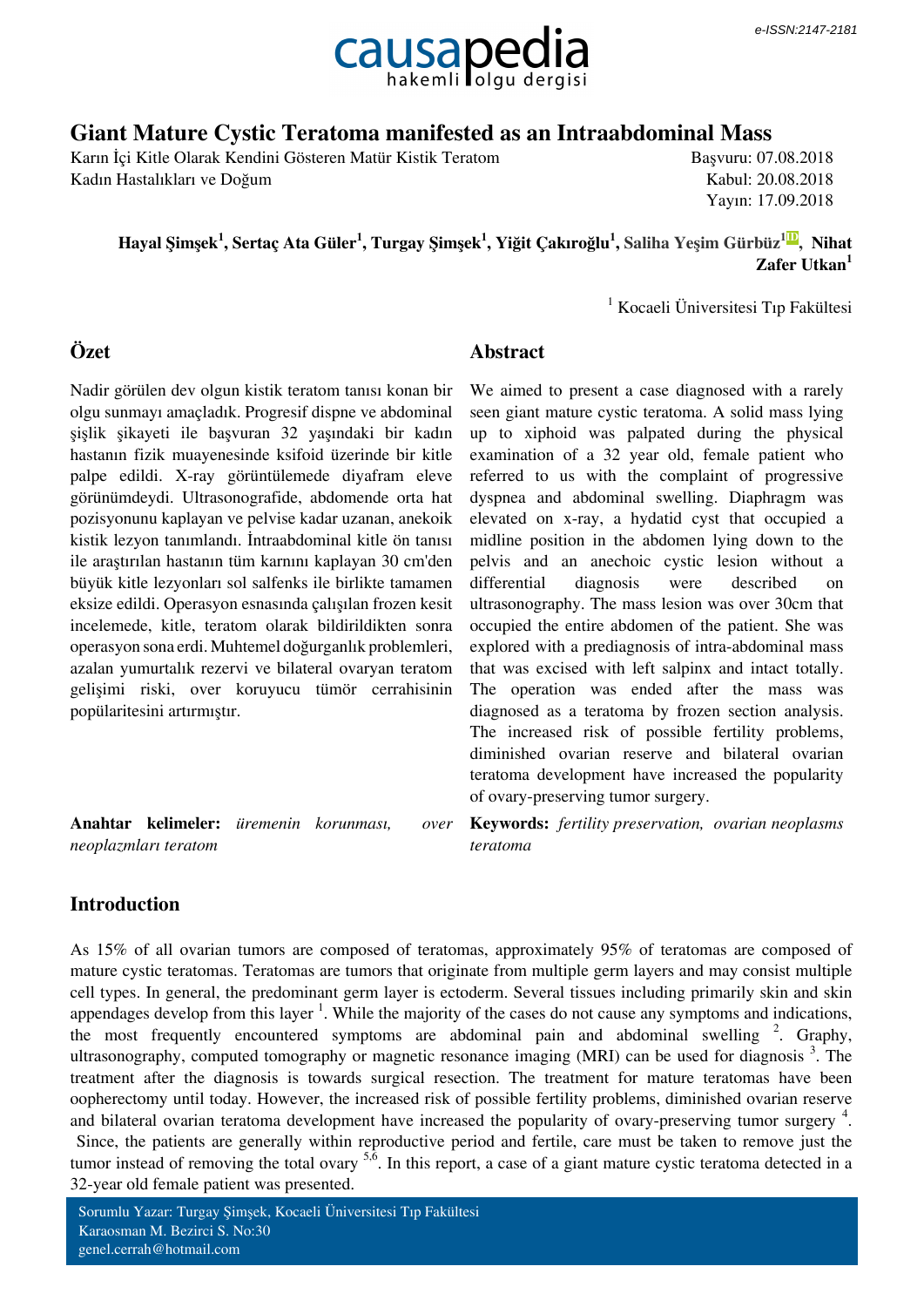

## **Case Report**

A 32-year old, single, female patient referred to us with the complaint of progressive dyspnea and a progressive swelling in the abdomen. A solid, semi-mobile mass around 30x25 cm that lies up to xiphoid process was palpated during the physical examination (Figure 1a,b,c).



#### **Figure 1A**

 The preoperative frontal abdominal appearance of the patient with an intraabdominal cyst that lies up to xiphoid level with a size similar to a 38-week pregnancy.



#### **Figure 1B**

 The preoperative lateral abdominal appearance of the patient with an intraabdominal cyst that lies up to xiphoid level with a size similar to a 38-week pregnancy.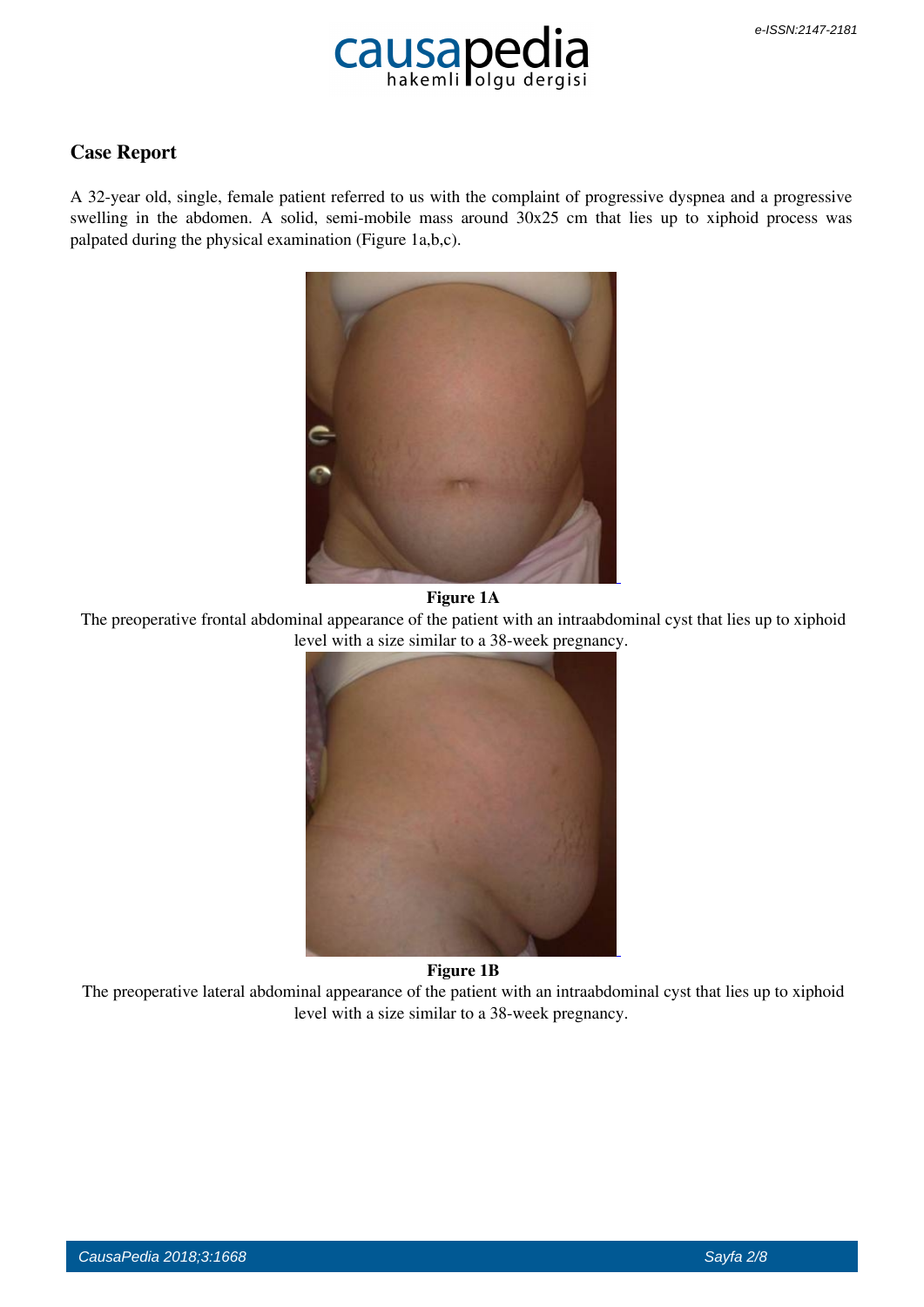



 **Figure 1C**

 The preoperative frontolateral abdominal appearance of the patient with an intraabdominal cyst that lies up to xiphoid level with a size similar to a 38-week pregnancy.

Hemogram and biochemical parameters and tumor markers were within normal limits. Diaphragm was observed elevated on the right side in chest x-ray (Figure 2).



 **Figure 2** Elevated to diaphragm on right side in PA and lateral chest x-ray.

A 260x149 mm hydatid cyst that occupies the midline of the abdomen and lies down to pelvis and an anechoic cystic lesion without a differential diagnosis were described in ultrasonography (Figure 3).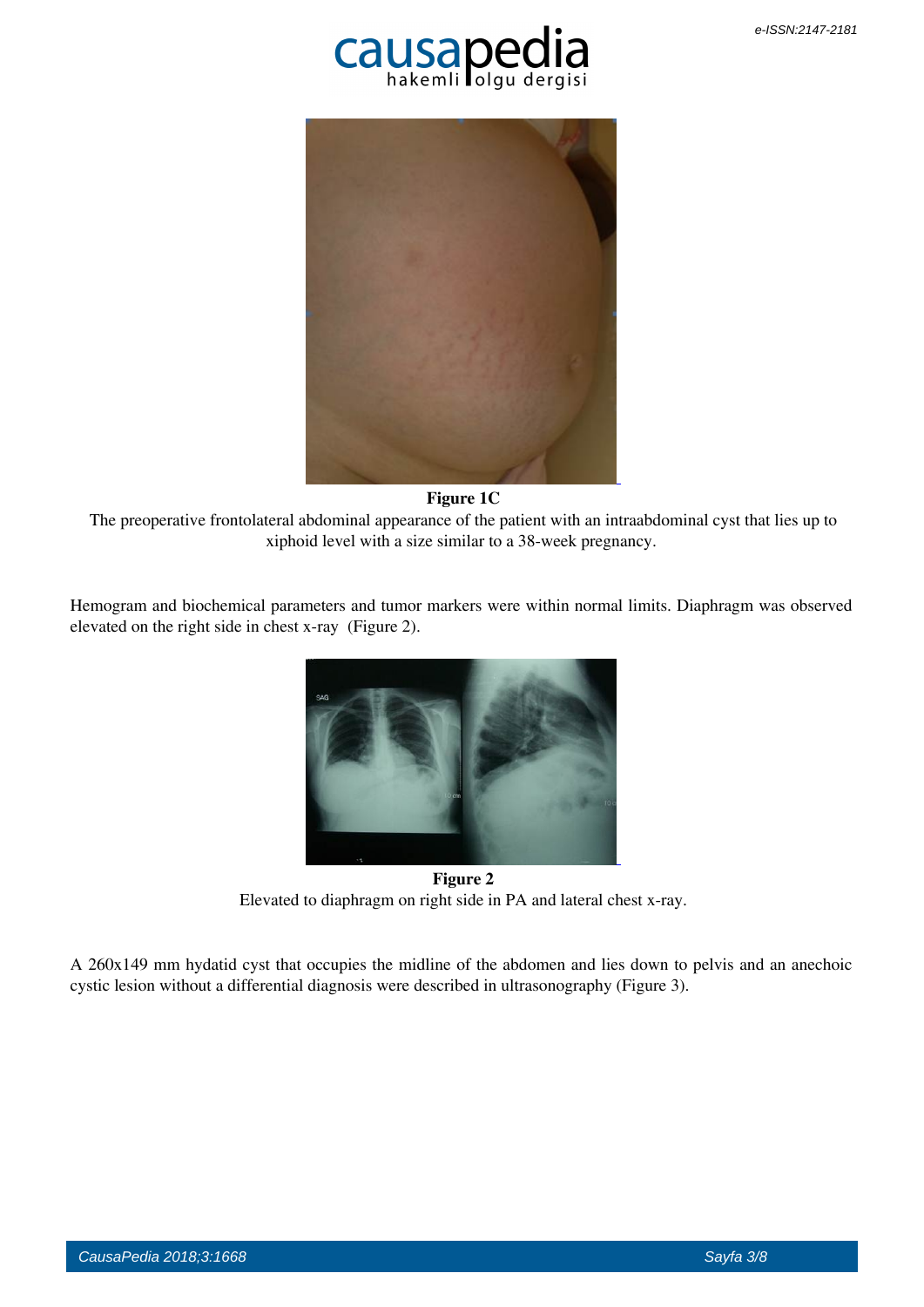



#### **Figure 3**

 A 260x149 mm hydatid cyst that occupies the midline of the abdomen and lies down to pelvis and an anechoic cystic lesion without a differential diagnosis were described in ultrasonography

No ascites was observed. On MRI, a cystic mass that occupied the entire abdomen was detected in the midline of the abdomen and it appeared as a mesenteric cyst, cystic lymphangioma or hydatid cyst in differential diagnosis (Figure 4 a,b,c).





 Cystic mass that appeared as a mesenteric cyst, cystic lymphangioma and hydatid cyst in differential diagnosis and occupied the midline of the abdomen in the sagittal section on magnetic resonance imaging.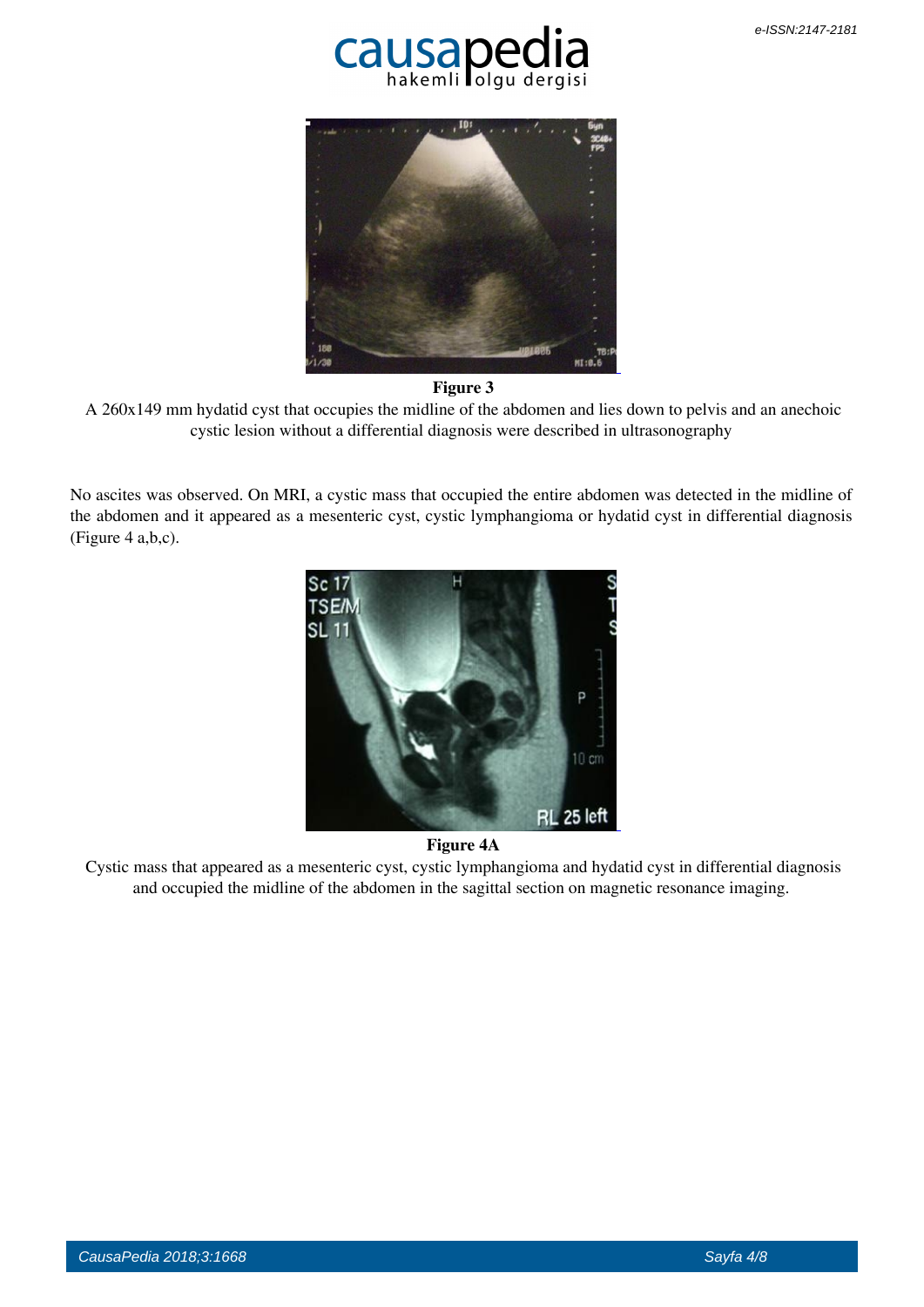



 **Figure 4B**

 Cystic mass that appeared as a mesenteric cyst, cystic lymphangioma and hydatid cyst in differential diagnosis and occupied the midline of the abdomen in the transverse section on magnetic resonance imaging.



#### **Figure 4C**

 Cystic mass that appeared as a mesenteric cyst, cystic lymphangioma and hydatid cyst in differential diagnosis and occupied the midline of the abdomen in the coronal section on magnetic resonance imaging.

Echinococcus indirect hemagglutination (IHA) was determined as negative in the patient serology. A mobile, smooth-contoured mass lesion lay between the pelvis and the diaphragm and occupied the entire abdomen of the patient. She was explored by laparotomy after a prediagnosis of abdominal mass. . The uterus and right adnexal structures appeared normal. The lesion was excised totally with the left salpinx. The operation was ended after the diagnosis of a teratoma by frozen section analysis. The postoperative pathology of ten kg and  $31x27x13$  cm cystic mass was reported as "mature cystic teratoma containing cartilage and fat tissue on the cyst wall in its sections". Postoperatively, the patient was followed-up for 24 months without any problems.

## **Discussion**

In this case report, a giant mature cystic teratoma was detected in a 32-year old female patient who referred to our clinic because of dyspnea and progressive swelling of the abdomen. The most important aspect of this case is the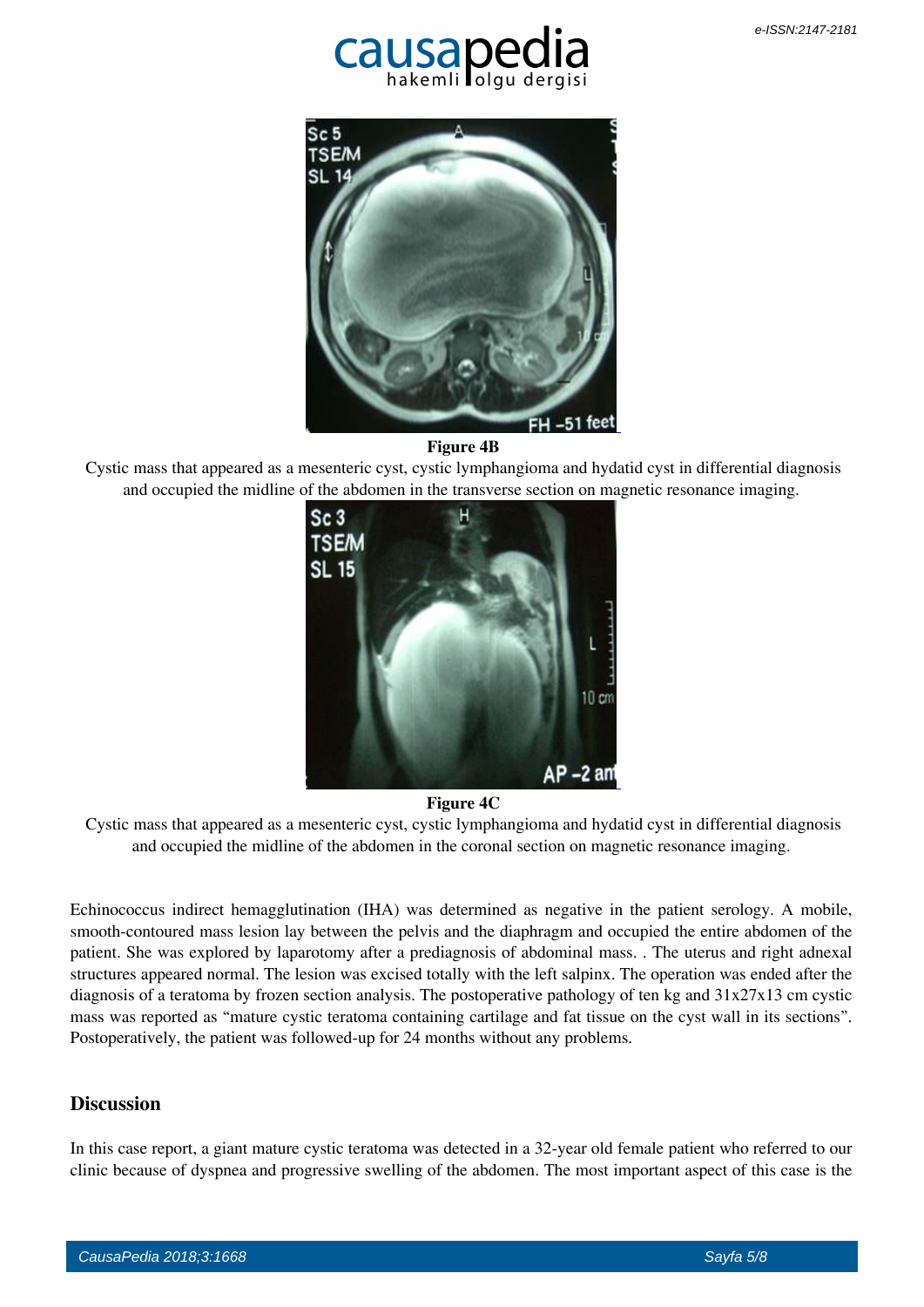# Causapedia

size of the tumor. Being the most common benign tumor in women under the age of 20, it can be observed in all age groups of reproductive period  $6.7$ . While mature cystic teratomas generally appear as single-sided, it was stated that it might occur as double-sided in 8-15% of the cases. The cysts that originated from the ovary were evaluated as big cysts for over 5 cm and as giant cysts for over 15 cm <sup>8</sup>. Some authors have described the cysts that are above the umbilicus level as giant cysts<sup>9</sup>. Mature cystic teratoma cases above 30 cm are very rare. In our case, though the mass reached up to giant dimensions, it was single-sided and no pathology was observed in the other ovary. Similarly, Devoize et al., described a giant mature cystic teratoma about 32x27x18.5 cm in size <sup>10</sup>. As distinct from ours, more than 300 teeth were detected in their case.

Mature cystic teratomas are generally asymptomatic and they present symptoms when there is an increase in their size. They refer frequently with pubic or abdominal pain. A case was also observed where an infected dermoid cyst encountered as an appendix abscess was fistulized to transverse colon  $11$ . In our case, the dyspnea complaint of the patient was at the forefront despite there was a distension in the abdomen. It was thought that this condition has occurred due to the lack of chest expansion as a result of the compression of the growing mass on the diaphragm. Among the ovarian cysts, teratomas are the ones which are often associated with torsion and infection  $12$ . In cases of teratoma, complications such as torsion, rupture and infection can be encountered  $13$ . It was indicated that torsion and rupture are the most frequent ones  $2$ . While malignant transformation ratio was 1-2% in mature teratomas of the ovary, it was stated that this condition occured mostly throughout the postmenopausal period  $7,14,15$ . Squamous cell carcinoma was observed most commonly with a ratio of  $75\%$  <sup>14</sup>. Although, the presence of increased solid component in the MRI is helpful, it is difficult to distinguish their malignancy preoperatively <sup>16-19</sup>. In case of suspecting from a malignancy preoperatively, intra-operative consultation and postoperative histological examination become important <sup>20</sup>.

An increase in Ca 125 and Ca 19-9 levels are expected in these tumors. Especially in cases above 10 cm, Ca 19-9 levels were found higher 6,21,22. It was pointed out that the tumor size and adhesion ratio were higher in patients with an increased Ca 19-9, and Ca 125 was in rise <sup>23</sup>. According to the study by Kataoka et al., the highest Ca 19-9 level among ovarian masses was detected in a bilateral mature cystic teratoma case <sup>21</sup>. Ca19-9 is probably the most valuable marker for dermoid cysts compared to the other tumor markers  $^{22}$ . In addition, it should be noted that these levels may decrease during postoperative period  $2<sup>3</sup>$ .

Tearing of the tumor capsule does not negatively affect the prognosis in general. Again, chemical peritonitis, dispersion of tumor cells and recurrence should be avoided  $24$ . In our case, torsion or rupture was not observed as a complication despite the size of the mass was big; and it could be removed out of the abdomen easily by dissecting from the surrounding tissue perioperatively. Based on the study by Târcoveanu et al., it was suggested that laparoscopic surgery was a safe and effective management in ovarian teratoma cases and the complication rate was similar to laparotomy <sup>6</sup>. Although, the advantages such as good cosmetic outcome, rapid recovery, less pain and short-term hospitalization are present in laparoscopic management, it should be noted that the exposure is difficult, operative field may be narrow and thus, cyst rupture may occur during trocar entry especially in the masses greater than 10 cm  $8,25$ . Therefore, decompression by aspiration is required to remove the cysts greater than 10 cm with this technique 6,26. Also, in another study, it was pointed out that when the dermoid cyst is ruptured during laparoscopic management, it should be washed with ringer lactate and drained for 24-48 hours in order to decrease the probability of chemical peritonitis  $2^7$ .

In our case, laparotomy was planned by a team of general surgeons and gynecologists due to the probability of malignancy and dyspnea. In conclusion, giant ovarian masses should be excised by the most appropriate surgical procedure to the patient because of the symptoms related to compression, the difficulty in the detection of the mass origin and the presence of malignancy possibility; and the ovarian reserve should be preserved as much as possible<sup>8</sup>. Therefore, more research is required to determine the most appropriate diagnosis, management and follow-up protocols for these patients.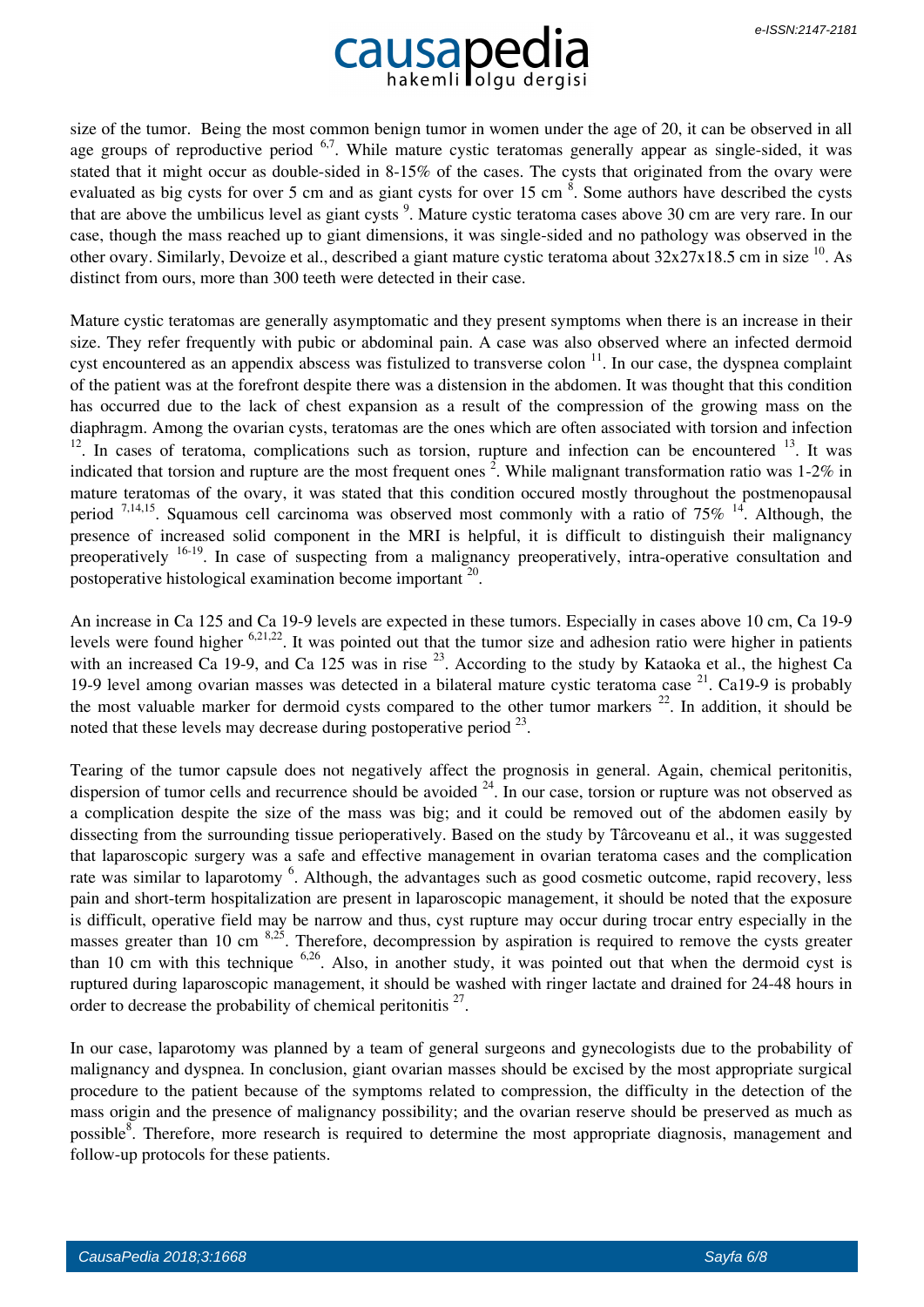

## **References**

- 1. Comerci JT, et al. Mature cystic teratoma: A clinicopathologic evaluation of 517 cases and review of the literatüre. Obstet Gynecol. 1994;84(1):22-8.
- 2. Taner ZM, et al. [Clinical and Therapeutic Approaches in Maturing Cystic Teratomas.] T Klin J Gynecol Obst. 1995;5(4):303-6.
- 3. Outwater EK, Siegelman ES, Hunt JL. Ovarian teratomas: tumor types and imaging characteristics. Radiographics. 2001;21(2):475-90.
- 4. Özcan R, et al. Ovary-sparing surgery for teratomas in children. Pediatr Surg Int. 2013 ;29(3):233-7. doi: 10.1007/s00383-012-3228-x.
- 5. Templeman CL, et al. Managing mature cystic teratomas of the ovary. Obstet Gynecol Surv. 2000;55(12):738-45.
- 6. Târcoveanu E, et al. Laparoscopic approach to ovarian dermoid cysts. Chirurgia (Bucur). 2012;107(4):461-8.
- 7. Koonings PP, et al. Relative frequency ofprimary ovarian neoplasms: a 10-year review. Obstet Gynecol. 1989;74(6):921-6.
- 8. Dolan MS, Boulanger SC, Salameh JR. Laparoscopic management of giant ovarian cyst. JSLS. 2006;10(2):254-6.
- 9. Eltabbakh GH, Charboneau AM, Eltabbakh NG. Laparoscopic surgery for large benign ovarian cysts. Gynecol Oncol. 2008;108(1):72-6.
- 10. Devoize L, et al. Giant mature ovarian cystic teratoma including more than 300 teeth. Oral Surg Oral Med Pathol Oral Radiol Endod. 2008;105(3):e76-9. doi: 10.1016/j.tripleo.2007.10.001.
- 11. Conway AZ, Hanna T. Dermoid cyst fistulating with the transverse colon. Ann R Coll Surg Engl. 2012;94(7):e230-1. doi: 10.1308/003588412X13373405385935.
- 12. Ayhan A, et al. Complications and bilaterality of mature ovarian teratomas (clinicopathological evaluation of 286 cases). Aust N Z J Obstet Gynecol. 1991;31(1):83-5.
- 13. Bal A, et al. Malignant transformation in mature cystic teratoma of the ovary: report of five cases and review of the literature. Arch Gynecol Obstet. 2007;275(3):179-82.
- 14. Avcı S, et al. Squamous cell carcinoma arising in a mature cystic teratoma. Case Rep Obstet Gynecol. 2012;2012:314535. doi: 10.1155/2012/314535.
- 15. Peterson WF. Malignant degeneration of benign cystic teratomas of the overy; a collective review of the literature. Obstet Gynecol Surv. 1957;12(6):793-830.
- 16. Kido A, et al. Dermoid cysts of the ovary with malignant transformation: MR appearance. AJR Am J Roentgenol. 1999;172(2):445-9.
- 17. Takemori M, Nishimura R. MRI findings of an ovarian dermoid cyst with malignant transformation. Magn Reson Med Sci. 2003;2(2):105-8.
- 18. Park SB, et al. Preoperative diagnosis of mature cystic teratoma with malignant transformation: analysis of imaging findings and clinical and laboratory data. Arch Gynecol Obstet. 2007;275(1):25-31.
- 19. Yahata T, et al. Adenocarcinoma arising from respiratory ciliated epithelium in benign cystic teratoma of the ovary: a case report with analyzes of the CT, MRI, and pathological findings. J Obstet Gynaecol Res. 2008;34(3):408-12. doi: 10.1111/j.1447-0756.2008.00784.x.
- 20. Takai M, et al. Mucinous adenocarcinoma of the intestinal type arising from mature cystic teratoma of the ovary:a rare case report and review of the literature. J Ovarian Res. 2012 5;5(1):41. doi: 10.1186/1757-2215-5-41.
- 21. Kataoka T, Watanabe Y, Hoshiai H. Retrospective evaluation of tumor markers in ovarian mature cystic teratoma and ovarian endometrioma. J Obstet Gynaecol Res. 2012 ;38(8):1071-6. doi: 10.1111/j.1447-0756.2011.01833.x.
- 22. Var T, et al. Tumor markers panel and tumor size of ovarian dermoid tumors in reproductive age. Bratisl Lek Listy. 2012;113(2):95-8.
- 23. Ugur MG, et al. Do high levels of CA 19-9 in women with mature cystic teratomas of the ovary warrant